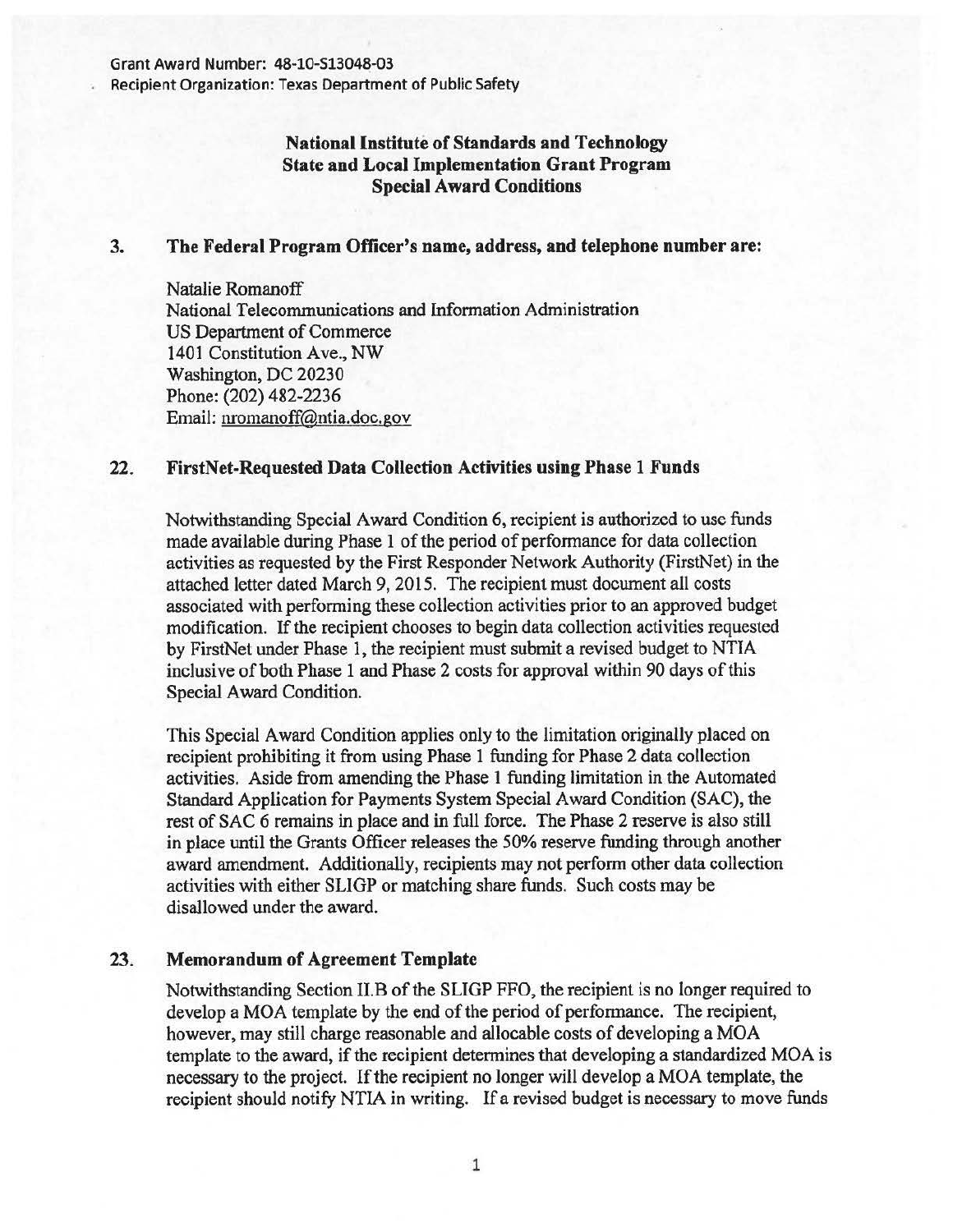Grant Award Number: 48-10-513048-03

Recipient Organization: Texas Department of Public Safety

initially budgeted for the MOA template development to another object class category, it may be done at the same time as the revised budget for FirstNet-requested data collection activities is submitted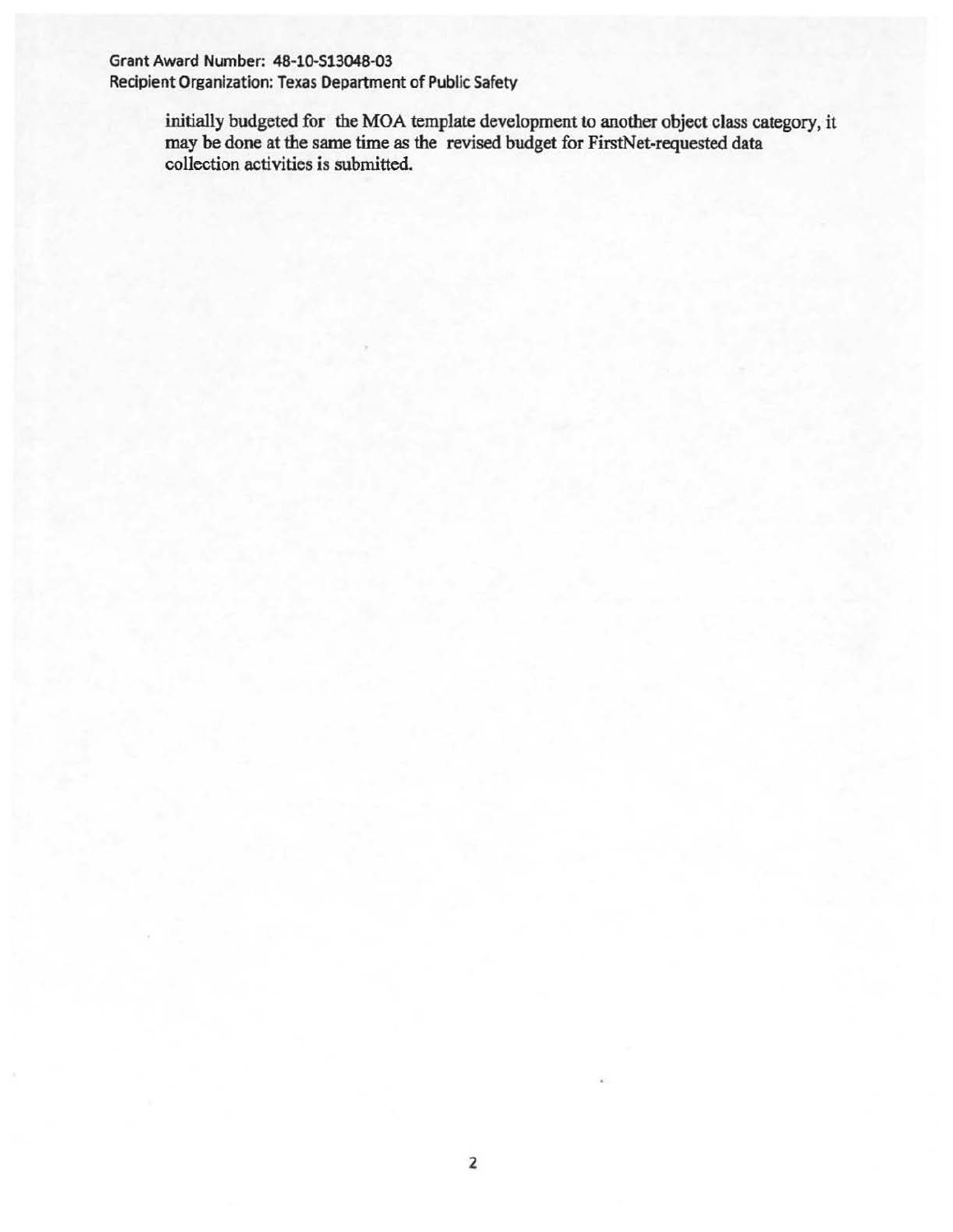

March 9, 2015

The Honorable Lawrence E. Strickling Assistant Secretary for Communications and Information U.S. Department of Commerce 1401 Constitution Avenue, N. W. Washington, D.C. 20230

RE: SLIGP Second Phase - Finalized Data Collection Elements

Dear Assistant Secretary Strickling:

The First Responder Network Authority (FirstNet) has confirmed its approach to data collection for the second phase of the State and Local Implementation Grant Program (SLIGP) following meetings with, and the receipt of input from, the State Single Points of Contact (SPOCs). Based on the processes and anticipated timing for the development of the Comprehensive Network Solution(s) Request for Proposal and State Plans for building, operating. and deploying the nationwide public safety broadband network. along with the feedback from many SPOCs, FirstNet has concluded that the attached data collection elements are those that would be useful for the second phase of SLIGP and will pursue accordingly.

'The attached data elements are intended to maximize the collection of stakeholder inputs for FirstNet's planning process to help shape the Nationwide Public Safety Broadband Network acquisition and ultimately the State Plans that are delivered to each Governor. In particular, firstNct will request data from the States on five general topics:

- 1) Coverage desired coverage areas and deployment phases
- 2) Users and Operational Areas information on potential user base and their operational areas
- 3) Capacity Planning information on applications and data usage
- 4) Current Providers / Procurement information on current service providers, plans, and potential barriers to adoption
- 5) State Plan Decision documentation of the process and potential barriers for State Plan decision-making

I thank you for your prompt attention to this matter and, as always, look forward to our ongoing partnership on SLIGP endeavors.

~ Sincerely

TJ Kennedy **Acting Executive Director** First Responder Network Authority

 $cc:$ Stephen Fletcher, Associate Administrator for Public Safety National Telecommunications and Information Administration